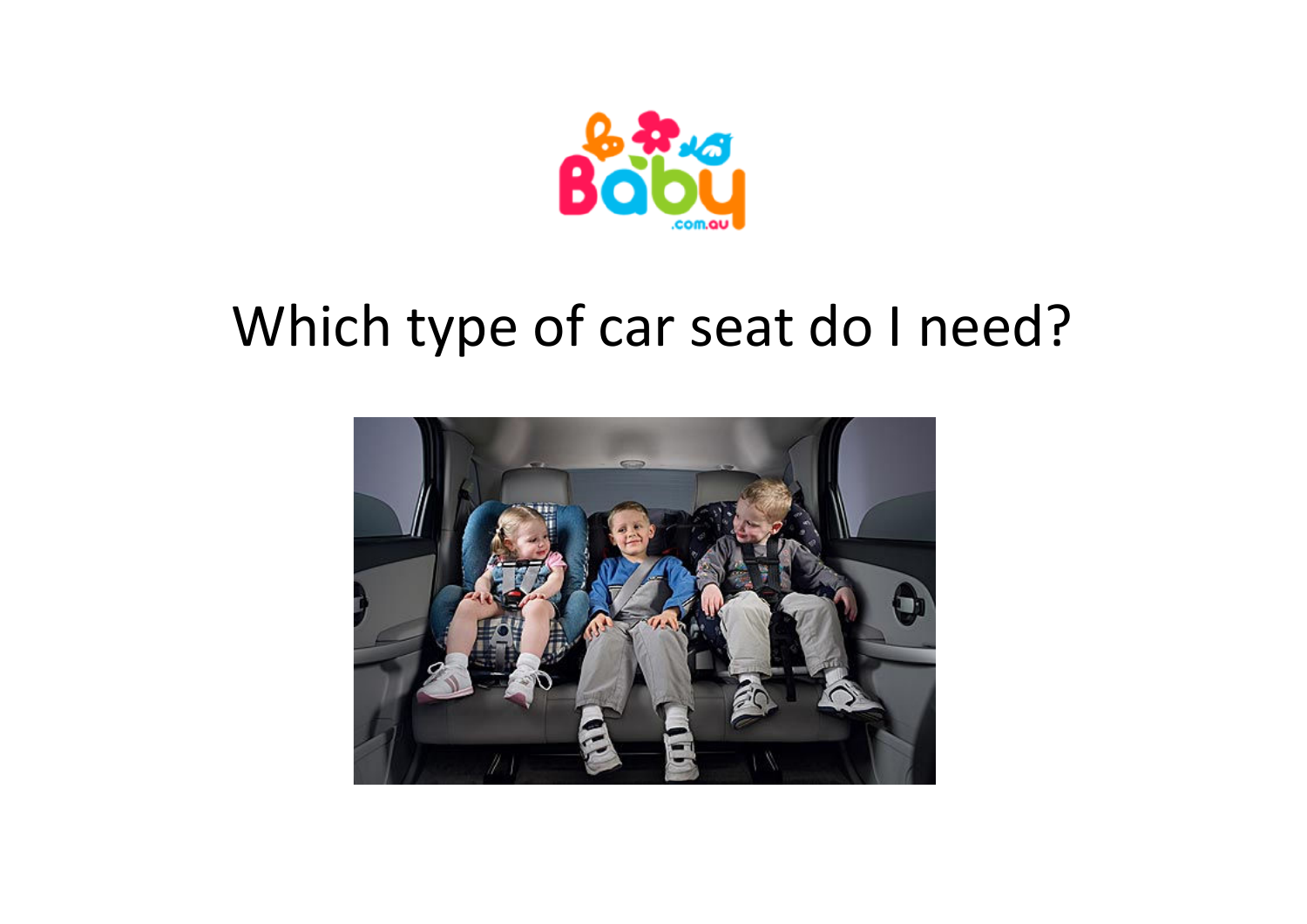# Introduction of New National Laws

### CAR RESTRAINTS

- All children under the age of 7 years must be restrained in a child restraint that  $\bullet$ meets Australian Standards (check all restraints for a Standards label to make sure they comply).
- $\bullet$ All child restraints and seatbelts in use must be properly fastened and adjusted.

### WHERE TO SEAT A CHILD

- If a vehicle has two or more rows of seats (i.e. the average sedan) then children  $\bullet$ under 4 years must not travel in the front seat.
- $\bullet$  If a vehicle has two or more rows of seats, then children aged between 4 years and under 7 years must not travel in the front seat unless all other seats are being used by children under 7 years of age. In this situation, a child may travel in the front seat using an approved booster seat and a properly fastened and adjusted seatbelt.

Failure to comply with the above requirements is a serious offence. Drivers who do not ensure all children in their vehicle are properly secured are liable for substantial fines and will incur demerit points.

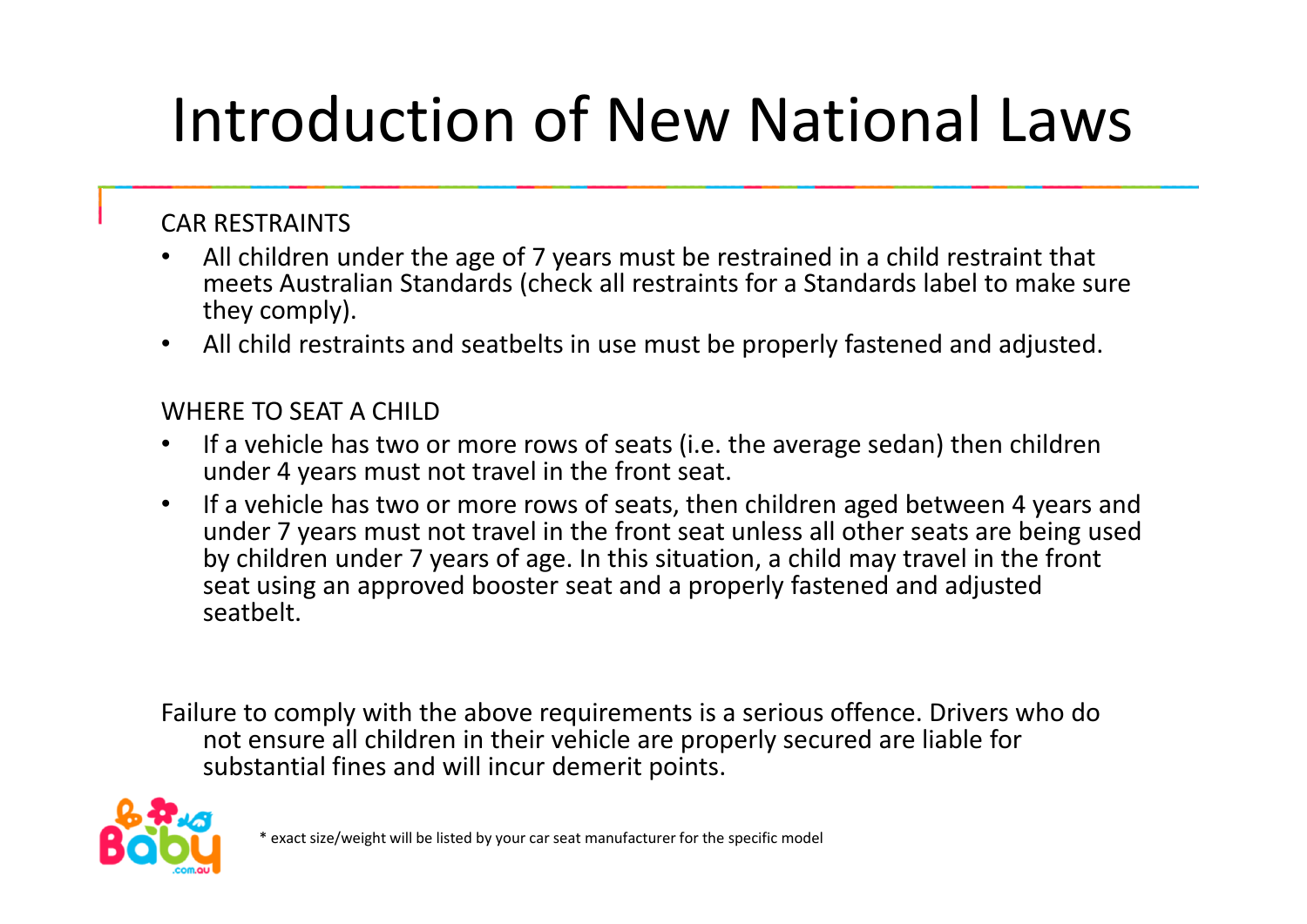## Types of Car Seats

f.

| Age/Size*                                             | <b>Type</b>                                                                                   | <b>Description</b>                                                                                                                                                                                                                                                                                                                       |
|-------------------------------------------------------|-----------------------------------------------------------------------------------------------|------------------------------------------------------------------------------------------------------------------------------------------------------------------------------------------------------------------------------------------------------------------------------------------------------------------------------------------|
| 0-6 months (max 12<br>months)<br>Up to 9kg (12kg max) | Rearward facing infant<br>restraint.<br>Restraint has its own<br>inbuilt harness              | A capsule (pictured) or a convertible restraint<br>that combines the features of rearward-facing<br>and forward-facing restraints in one child<br>restraint. These restraints accommodate babies<br>from birth in rearward-facing mode and can then<br>be converted to forward-facing when the child is<br>around 6 to 12 months of age. |
| 6 months $-$ 4 years                                  | Rearward or forward-<br>facing restraint.<br>Restraint has its own<br>inbuilt harness         | Children aged between 6 months and 4 years<br>must be restrained in an approved rearward or<br>forward-facing restraint. Once your child has<br>outgrown their rearward-facing restraint (this<br>usually happens from around 6 to 12 months<br>they can be moved into a forward-facing<br>restraint.                                    |
| 4 years - 7 years                                     | Forward-facing<br>restraint or booster<br>seat.<br>Booster seats use a<br>car's own seatbelt. | Forward-facing restraint or booster seat.<br>Booster seats are used with an adult lap-sash<br>seathelt.                                                                                                                                                                                                                                  |
| Over 7 years                                          | No seat required.                                                                             | Car seat belts are designed for passengers over<br>145cm tall.                                                                                                                                                                                                                                                                           |



\* exact size/weight will be listed by your car seat manufacturer for each specific model